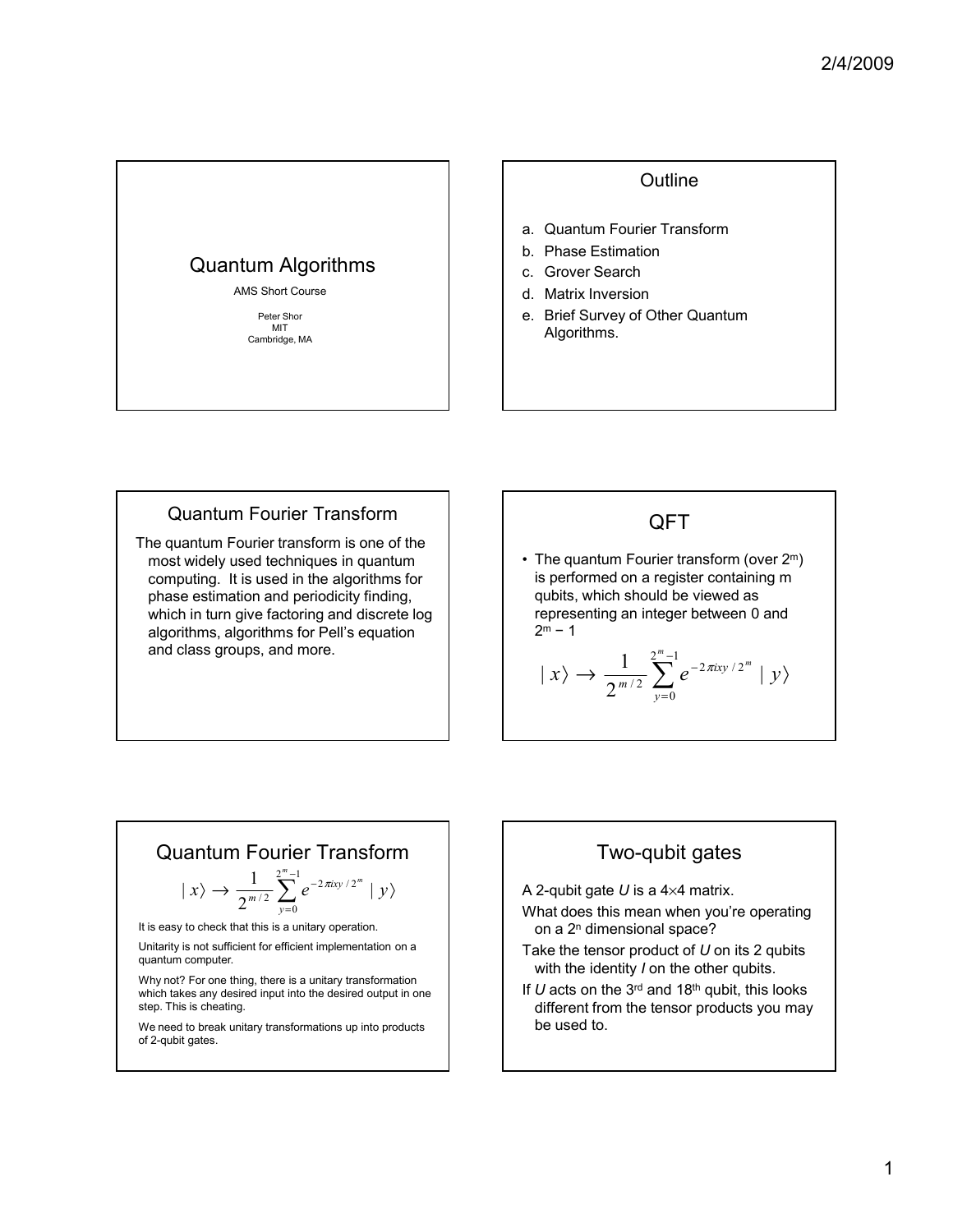









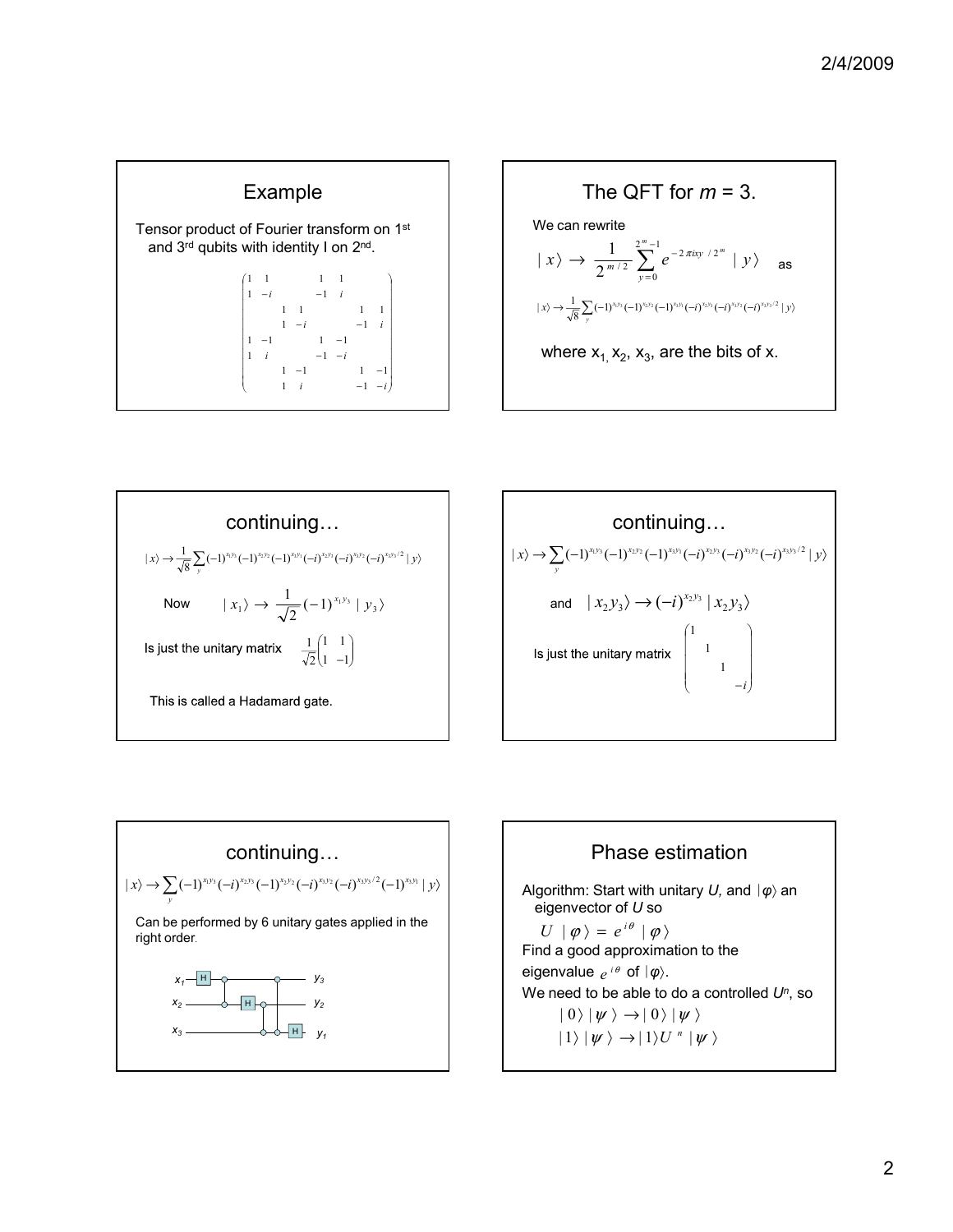# Phase estimation

Suppose we start with qubits *k*〉 *φ*〉 where *k* encodes a number in binary.

For each  $t$ , we apply a controlled  $U^{2<sup>t</sup>}$  with the control being the *t*<sup>th</sup> bit of *k*.

We get  $|k\rangle U^k | \varphi \rangle = e^{ik\theta} |k\rangle | \varphi \rangle$ .

## Phase estimation (cont.)

With controlled *U*, we can do

$$
\frac{1}{2^{n/2}}\sum_{k}|k\rangle|\varphi\rangle \rightarrow \frac{1}{2^{n/2}}\sum_{k}e^{ik\theta}|k\rangle|\varphi\rangle
$$

With an inverse Fourier transform, we have

$$
|j\rangle|\varphi\rangle \rightarrow \frac{1}{2^{n/2}}\sum_{k}e^{2\pi i jk/2^{n}}|k\rangle|\varphi\rangle
$$

So if *θ=2πj/2n,* by following the first transform by the inverse of the second, we find *θ.*

## Phase estimation

Even if *θ* is not an integer multiple of *2π/2n,* we get a very good approximation of *θ* this way. (The analysis involves the sum of a geometric series.)

# Periodicity finding

- Suppose we have a periodic function (e.g., one that takes  $|k\rangle \rightarrow |k+1 \text{ mod } N\rangle$
- Then it's eigenvalues are *e2πij/N* for integer *j*
- We can use the phase estimation algorithm to approximately find *j/N,* and then use continued fractions to find *N* exactly.
- This enables us to factor and find discrete logs.

# Grover's algorithm

Suppose we have a number of "good" answers (we want to find one of these), and we have a transformation G that takes

G  $|x\rangle \rightarrow -|x\rangle$  if *x* is good, and

 $G |x\rangle \rightarrow |x\rangle$  if *x* is not good.

Then, if the universe has size *N,* we can find a marked state in time  $\mathit{O}(\sqrt{N})$ 

Classically,*O(N)* is optimal.

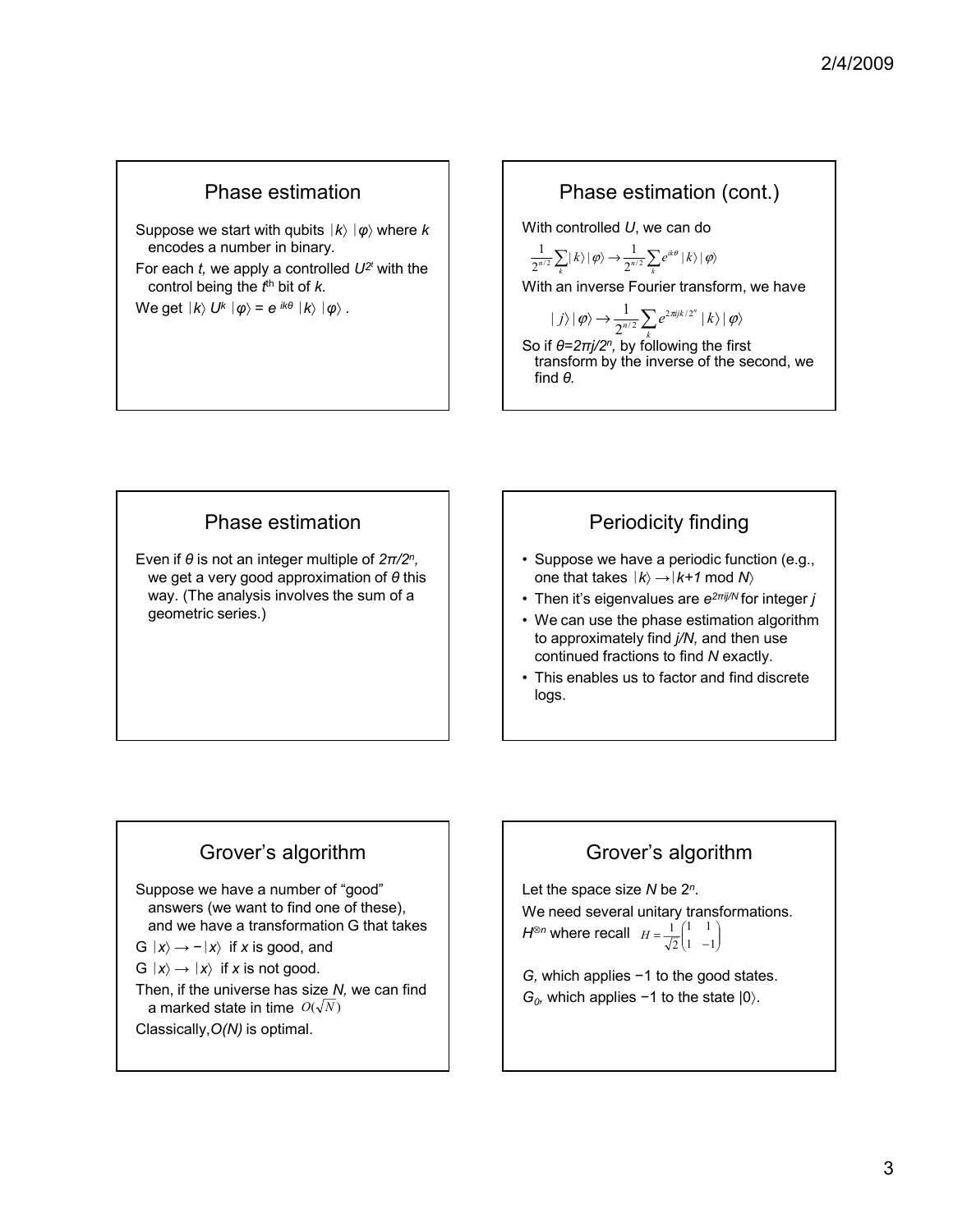# Grover iteration

Grover's algorithm consists of repeatedly applying the transformation *H*⊗<sup>*n*</sup>G<sub>0</sub> H⊗<sup>*n*</sup>G The transformation  $H^{\otimes n}G_0H^{\otimes n}$  takes

$$
\sum \alpha_x \mid x \rangle \rightarrow \sum (2\overline{\alpha} - \alpha_x) \mid x \rangle
$$

"Invert around average."

Proof of "invert around average"  
\nWe have 
$$
G_0 = \frac{2}{N} |j \rangle \langle j| - I
$$
  
\nSince  $H^{\otimes n} |0 \rangle = \frac{1}{\sqrt{N}} \sum_{j=0}^{N-1} |j \rangle$   
\nwe get  
\n $H^{\otimes n} G_0 H^{\otimes n} = \frac{2}{N} (\sum |j \rangle) (\sum \langle j|) - I$   
\nor invert around average.

# Grover's algorithm Grover's algorithm starts in an equal superposition of all states.

- Each iteration increases the amplitude of the good states by roughly twice the average amplitude.
- After approximately  $O(\sqrt{N/M})$  iterations, the good states contain nearly all the amplitude, where *M* is the number of good states

# Grover's algorithm

A more careful analysis can be done by using the fact that the algorithm always leaves the system in a two-dimensional subspace.

We need roughly  $\frac{\pi}{4}$   $\sqrt{N/M}$  iterations π

# Matrix inversion

Suppose *A* is a Hermitian matrix, and  $|b\rangle$  is a unit vector. How fast can we find *A<sup>−</sup>1b*〉?

- If *A* is *n*×*n,* a quantum computer might be able to find it in only O(log *n*) steps.
- Some caveats: this algorithm has a polynomial dependence on the condition number κ of *A,* and we only the answer to some accuracy.
- (Harrow, Hassidim, Lloyd)

# Matrix inversion

Suppose you have a Hermitian matrix *A*. Then *eitA* is unitary.

- Further, if *A* has small entries, and is sparse, you can perform the transformation *eitA* efficiently on a quantum computer, in time polynomial in *t* and *1/*ε. (Berry et al).
- The basic idea is to show that if *t* is small enough, this is straightforward, and then repeatedly apply *eitA* for small *t.* Physicists need to do this a lot, so they have developed quite a few methods for improving efficiency by using bigger step sizes, etc.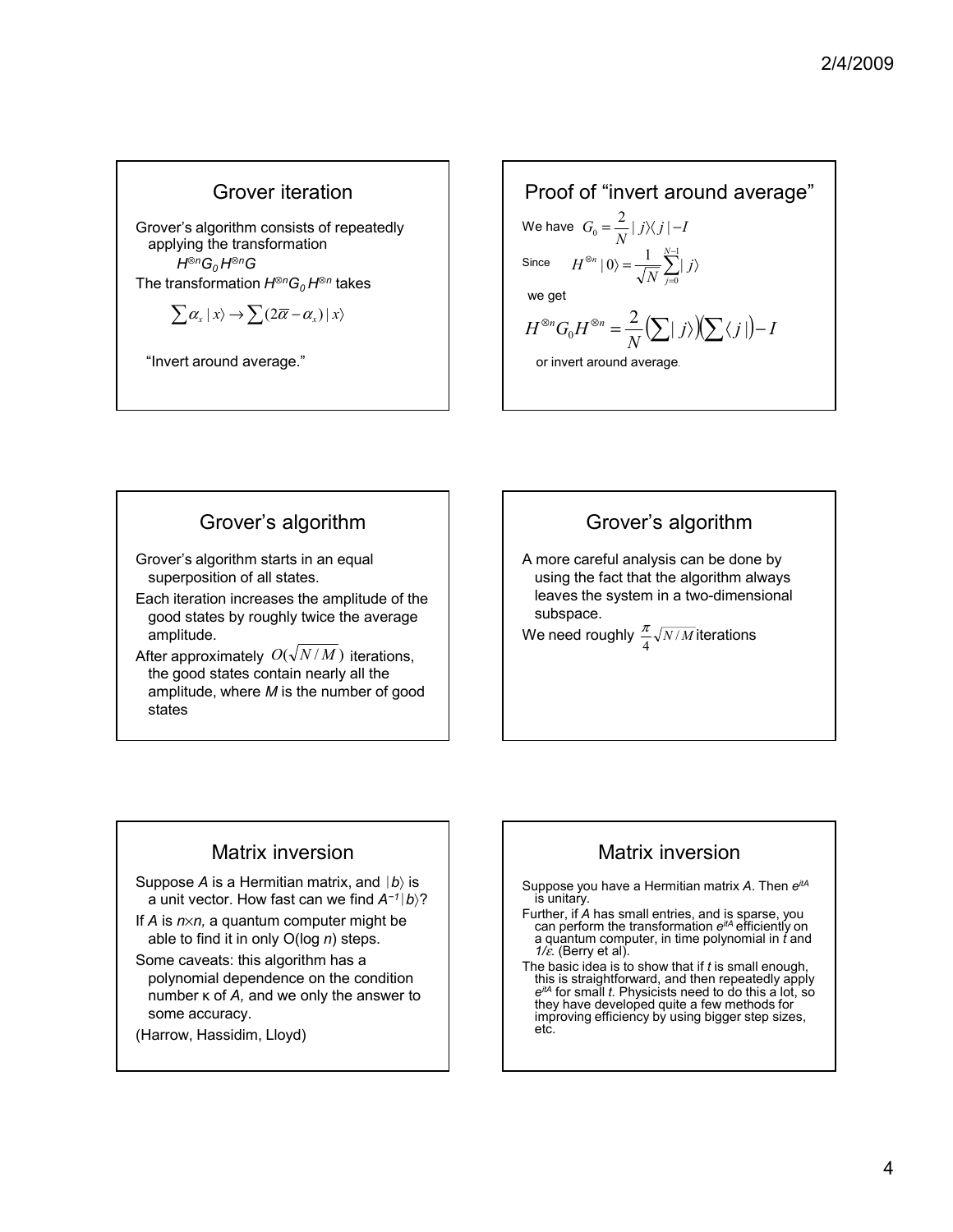# Using phase estimation

If you can perform *eitA,* you can use phase estimation. This gives

$$
|b\rangle \rightarrow \sum \alpha_{\widetilde{\varphi}} \,|\, \widetilde{\varphi}\rangle \,|\, \widetilde{v}_{\widetilde{\varphi}}\rangle
$$

where  $\tilde{\varphi}$  is an estimate for eigenvalue of A, and we have decomposed | b into approximate eigenvectors of *A.*



Matrix inversion

Instead of *A*, we can use  $C = \sigma_x \otimes A$ .

where  $\sigma_x = \begin{bmatrix} 0 & 1 \\ 1 & 0 \end{bmatrix}$ J Ι  $\overline{\phantom{a}}$  $\sigma_x = \begin{pmatrix} 0 & 1 \\ 1 & 0 \end{pmatrix}$  and

 $|e^{itC^{-1}}|0\rangle|b\rangle=|0\rangle|b\rangle+it|1\rangle A^{-1}|b\rangle+O(t^2)$ 

We can use Grover's algorithm to pick out the component with |1〉 in the first qubit.

# Limits on matrix inversion

If we can perform matrix inversion in time faster than  $κ^{1/2}$ , then we can perform quantum computation faster than we think is possible.

$$
A = I - \sum_{t=0}^{T-1} |t+1\rangle\langle t| \otimes U_t e^{-1/T}
$$
  
we find  $\kappa = T$ , and  

$$
A^{-1} |0\rangle |x\rangle = \sum_{t=0}^{T-1} |t\rangle U_t...U_1 |x\rangle e^{-t/T}
$$

Then

This has as its largest amplitude the result of the quantum computation starting with *x* and applying  $U_1, U_2, ... U_t$ It is believed impossible to do this much faster than *T* time.

#### Limits on matrix inversion algorithms

- One problem with the above analysis: *A* is not Hermitian. We need to add the Hermitian conjugate to make it Hermitian.
- When we do, we get that  $\kappa = T^2$ , so if we could do matrix inversion faster than *κ*1/2, we could speed up quantum computation.
- The conjugate gradient method runs in *κ*1/2, and this shows that it is optimal (this was already known, but maybe not in the same space of algorithms that the quantum proof shows).



Putting it all together, we get an algorithm that runs in something like κ<sup>2</sup> log *n* / ε<sup>1/2</sup>.

This is substantially improved from the estimate in the current version of the paper, and shouldn't be completely trusted until it is written down carefully and checked.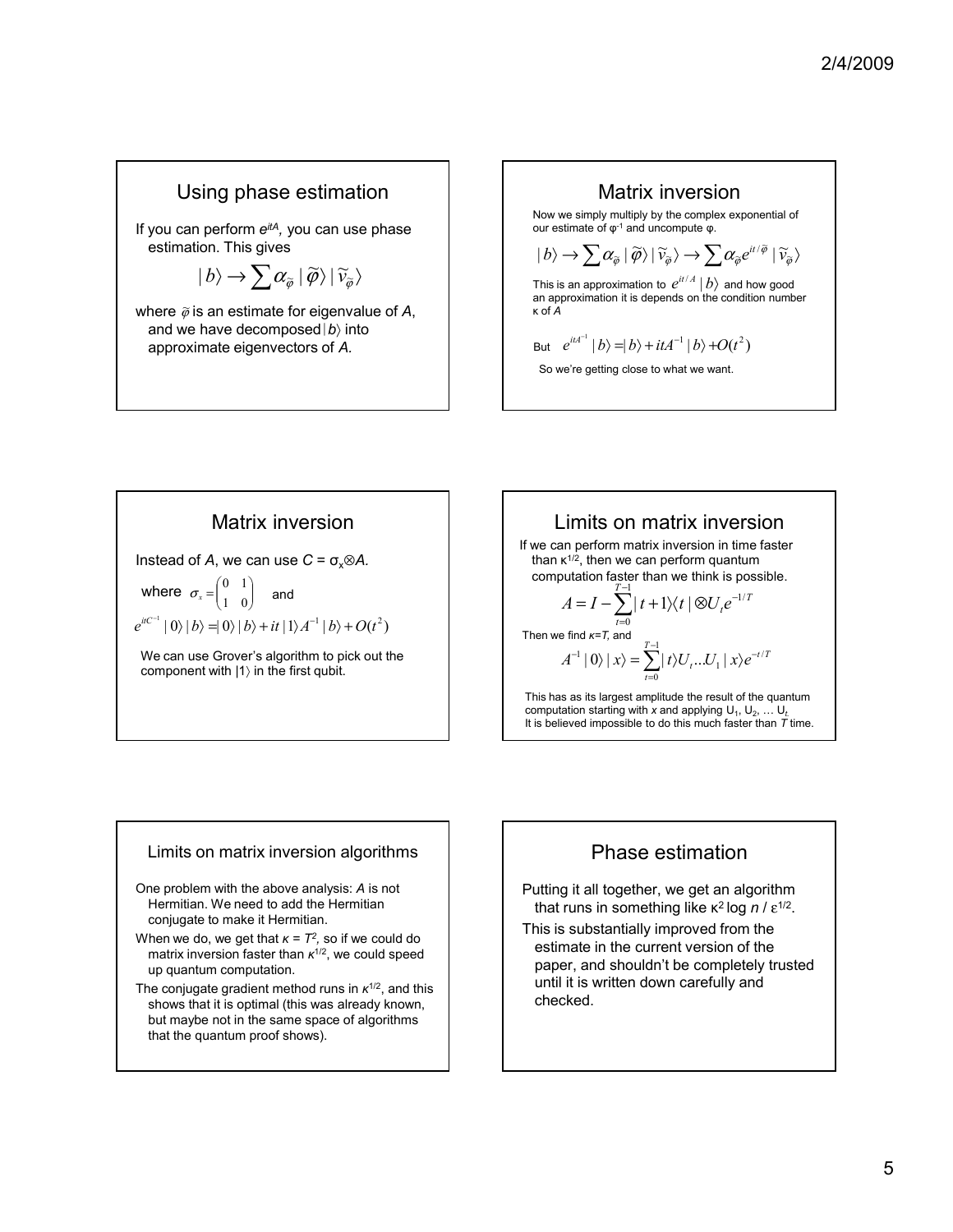### Traditional Classification of Quantum Algorithms

- Simulating quantum mechanics (Feynman, Manin)
- Periodicity (e.g., Simon's algorithm, factoring, discrete log, Pell's eq., etc).
- Grover search (solving NP-complete problems more quickly, searching).

# Markov chain Grover speedup

• Szegedy showed how to speed up Grover search when the objects you are searching for are on a graph and you can go from one to another via a Markov chain.

#### Speeding up searching with random walks

- Suppose you have a classical algorithm where you are searching for an object using a random walk. It takes time T to initialize the random walk and time S to search once you've initialized it.
- Szegedy showed how you can solve the same problem on a quantum computer in time  $O(T+\sqrt{S})$ . (See also Magniez, Nayak, Roland, Santha)
- Has applications to various algorithms.

# Hidden subgroup problem

- Algorithms have been discovered for various hidden subgroup problems for non-abelian groups.
- Efficient solution to the hidden subgroup problems for other non-abelian groups would provide efficient quantum algorithms for finding short vectors in a lattice and for solving graph isomorphism.

# Hidden subgroup algorithms

- Some of these algorithms use representations and characters of finite groups.
- The algorithm for the dihedral group uses sieving over characters of  $D_{N}$ .
- The algorithm for the Heisenberg group can be expressed in terms Klebsch-Gordon transform over the Heisenberg group.

### Can hidden subgroup algorithms solve graph isomorphism?

- If you can find hidden subgroups over the symmetric group  $S_n$ , then you can solve graph isomorphism
- Several papers have shown severe constraints on how you can use the nonabelian quantum Fourier transform to find hidden subgroups in  $S_n$ .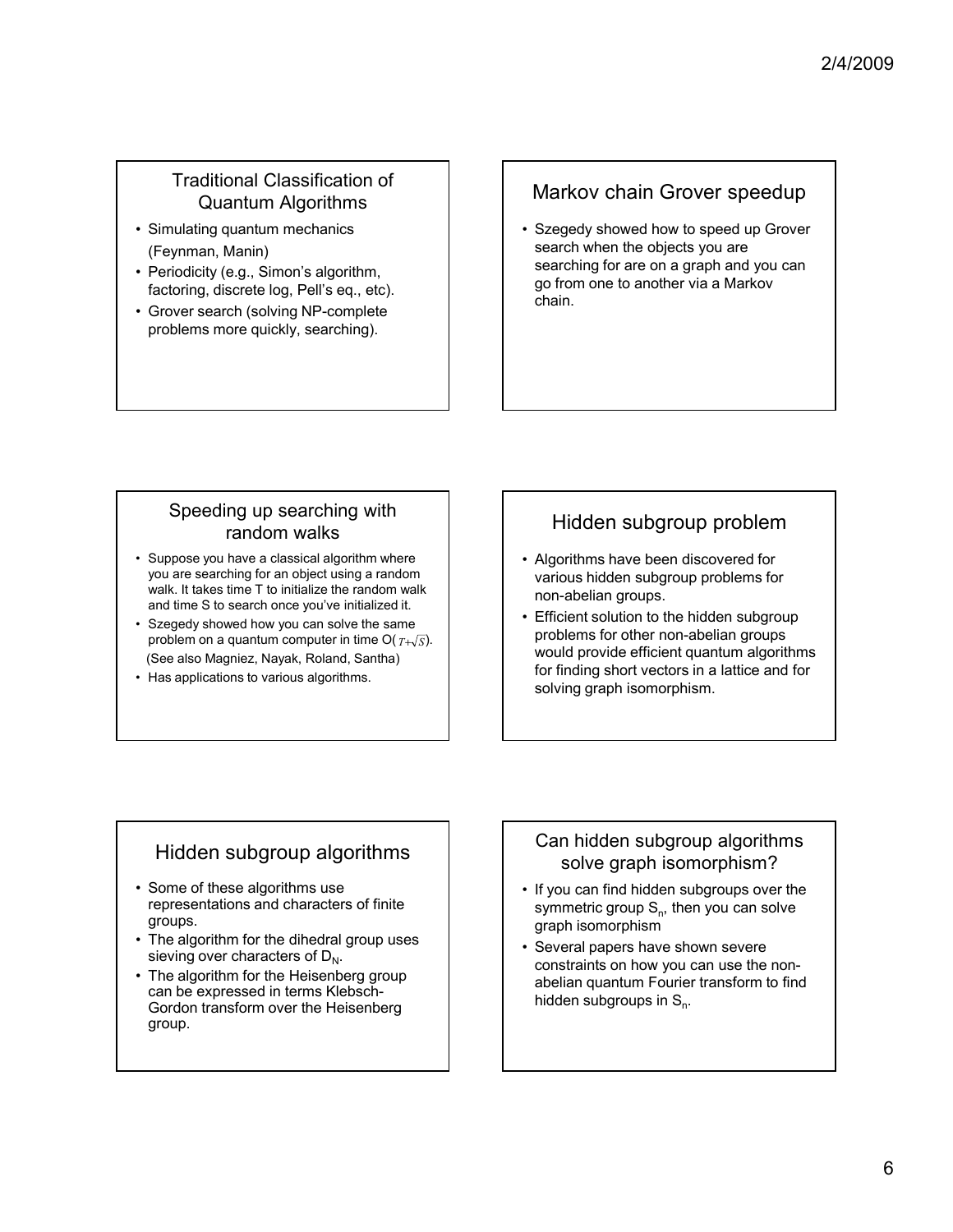### Evaluating game trees (Farhi, Goldstone, Gutman)

- Quantum random walks have led to a new algorithm to evaluate game trees in  $\mathit{C}\langle \sqrt{N} \rangle$ time.
- You can set up a Hamiltonian over a graph consisting of a line adjoined to the game tree, and an initial state of this system, so that a wave undergoes reflection or not depending on whether the value is 0 or 1.

# Adiabatic algorithms

- Adiabatic quantum algorithms are based on the idea that if you change the Hamiltonian of a system slowly enough, the system will stay in the ground state.
- So start with a Hamiltonian that has a known ground state, and change it slowly to one whose ground state solves the problem you want solved.
- How slowly do you need to change it? It depends on the gap between the lowest and second lowest energy states of the Hamiltonian.

# Does this work?

- If this worked in general, then we would be able to solve NP-complete problems on a quantum computer, so this seems unlikely.
- For random satisfiability problems, there are methods which will let you approximate the behavior of several hundred qubits. Some computations have been done which seem to suggest that the energy gap is inverse polynomial. This would imply that the algorithm works for random satisfiability problems. No classical algorithm is known for these problems.

# Statistical Mechanics

- Quadratically signed weight enumerators can be computed with a quantum computer.
- Certain partition functions can be computed more efficiently with a quantum computer.

# Higher math

- Sean Hallgren gave algorithm for solving Pell's equation. Kirin Kedlaya and Wim van Dam separately gave algorithms for finding zeroes of zeta functions over curves on finite fields.
- Kedlaya's algorithm uses periodicity. Van Dam's algorithm uses quantum computation and phase estimation to find the spectrum of a matrix.
- It seems as though there may be some common generalization of these algorithms which is as yet undiscovered.

# Jones polynomial

- In 2002, it was shown that approximating the Jones polynomial at a root of unity is BQPcomplete.
- In 2007, it was shown that approximating the Jones polynomial at a root of unity is OCQcomplete.
- These are not contradictory, because the closeness of the approximation is important.
- These approximation algorithms have been generalized to hold for other knot invariants and also to computing representations of the symmetric group.